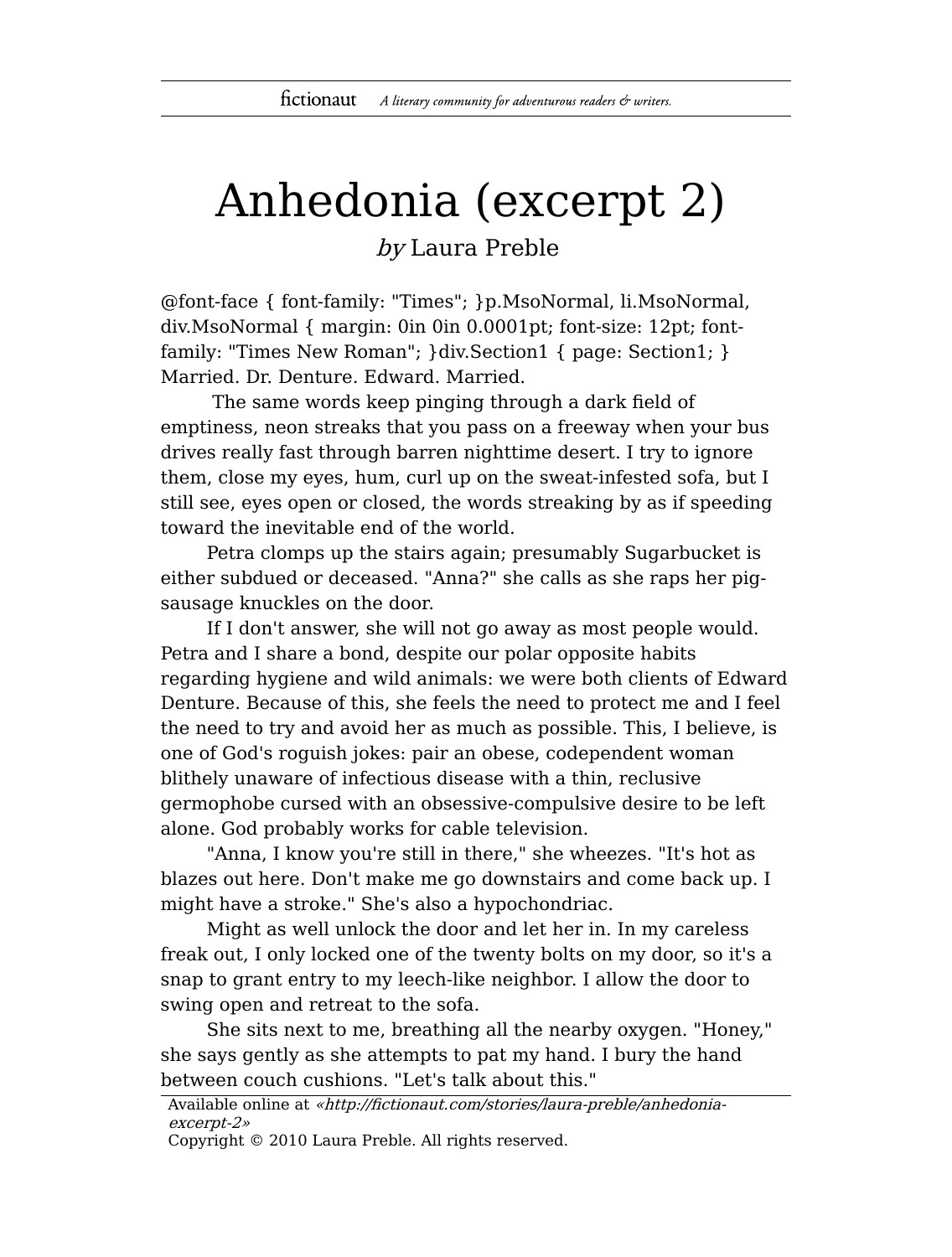I shake my head.

"Here." She pries the wrinkled invitation from my left hand; I hadn't realized I was still clutching it. "Now. I know this must be a bit of a shock, hmm?"

I nod.

"When was the last time you talked to him?"

When was it? Suddenly, I feel hot and dry, scratchy and unbearably dirty. "I need to take a shower."

Petra, who is somewhat used to my idiosyncrasies, sighs heavily and pulls a fashion magazine from the ponderous, pet-hair festooned bag she carries everywhere, which is now shedding on my clean floor. "I'll wait."

In the bathroom mirror, my reflection seems older than I am. Ah, the wig. It's so wonderful when it comes off and I can pass it off to Annabelle, my wig head. She's shiny porcelain, decorated in a pattern of mosaic colors and shapes, like someone on an LSD trip threw up hippie rainbows. He bought it for me, as a present. He named her, too, I remember, when we were sitting at a picnic in Collier Park.

"Open it." He shoved a big box wrapped in blue-green-gold striped paper toward me. The gold satin bow waved in the breeze at me, looking like a willowy naiad or dryad from Greek mythology. A Bowiad, I guess, a Greek goddess of bows.

Spring. I had been his client for a year, nearly, and he knew how much I hated being outdoors. Too unpredictable and full of contagion, but he had made me do it because it was my birthday.

"Could we just go inside?" I squeaked, eyeing the nearby homeless man scratching at the living creatures in his beard-condo. Ants crawled in the dirt at my feet, and despite the fact that I had worn a black hypoallergenic leotard and leggings, and neoprene boots (germs do not like neoprene, just so you know), I felt uneasy.

"Just relax and breathe," Edward said, leaning against the rotted bark and probable termite detritus of an old oak tree. I stifled a scream. It was my birthday, after all. "Come sit by me."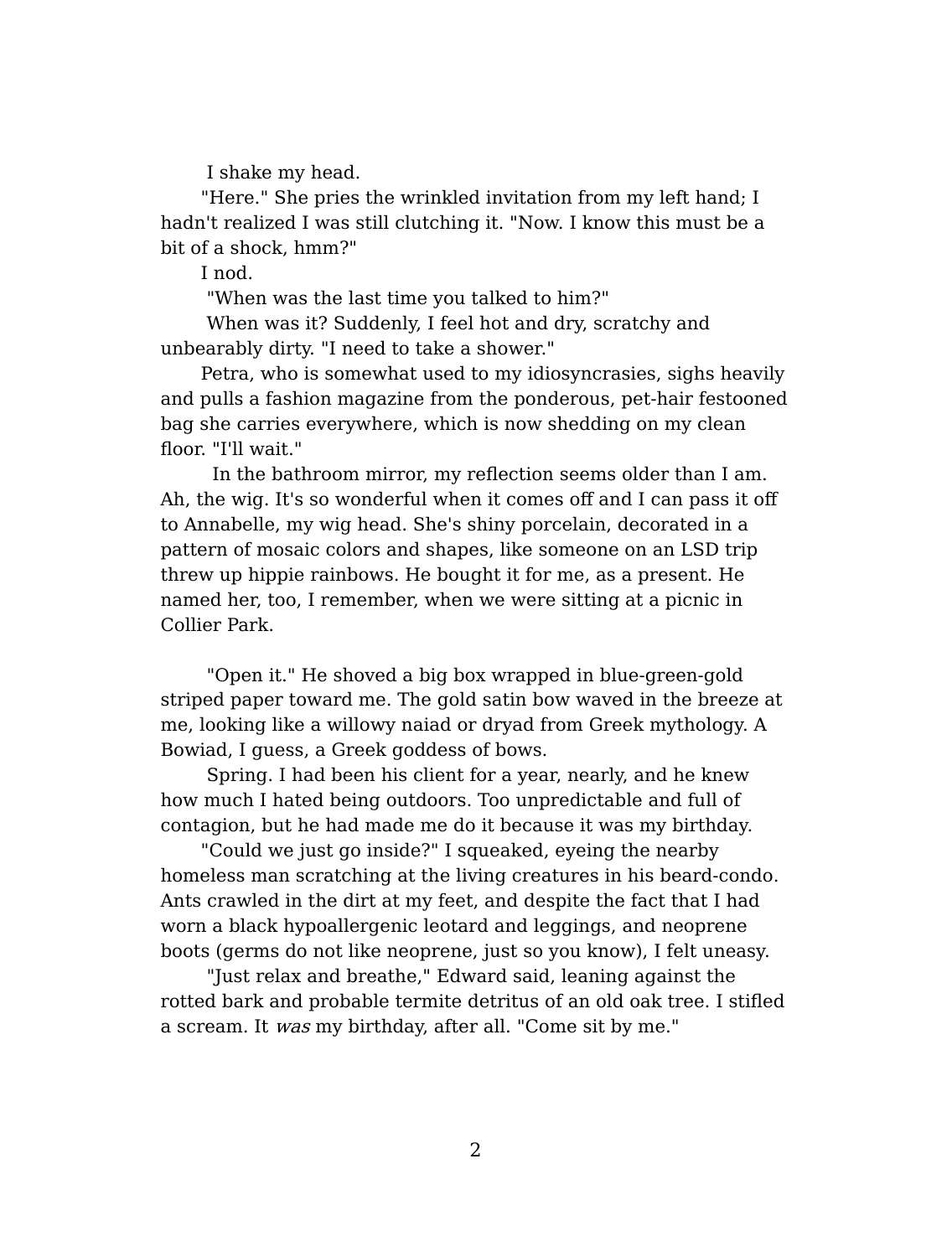Shuddering inside, but excited about sitting next to him, I moved incrementally closer, scanning our plastic picnic blanket for dirt or, especially, animal feces. Oh, what the hell, I thought to myself. It's worth it. I snuggled close, and his long, dampish arm draped across my shoulder, releasing an invisible scent cloud of Aqua di Gio, glycerin soap, and burnt matches. The scratch of the pink oxford broadcloth of his shirt, the feel of his chin resting on my wig, our hips nearly touching. It was as if a bubble of wonderful enveloped me, and I was blissfully able to just forget. To forget the world, the germs, the tree, the ants, the homeless beard-condo and its residents. Well, I couldn't totally forget, but enough that I could simply feel pleasure.

Pleasure. As I thought about it, it rolled through my mind, down to my tongue like a delicious cold fruit, a frozen cherry, foreign and exotic. I felt good.

"Open your present," he insisted.

"I don't want to move."

I heard him laugh, I felt it, a wave of sound from his chest to my body. "I'll do it, then." He started to untie the Bowiad, and I stopped him.

"Oh, leave that. It's beautiful."

"The bow?"

I nodded. He laughed again, the rumble running through my body like a rolling earthquake, shaking things. The Bowiad came off, carefully, and he handed her to me. I clutched her to my chest. He very slowly and carefully slipped his finger through the shining lines of tape that held the wrapping together, careful not to rip it. When it was done, there was a sage-colored box with a square lid.

"There. Now open it," he said.

I lifted the lid and saw the top of a glassy sphere, riotous with color. "What is it?"

He lifted it from the box and turned it so I could see the blank features. "It's a head. For your wig."

I didn't know what to say. I slept in my wig. I never took it off, except to shower, and he knew that. "Why would you get me that?"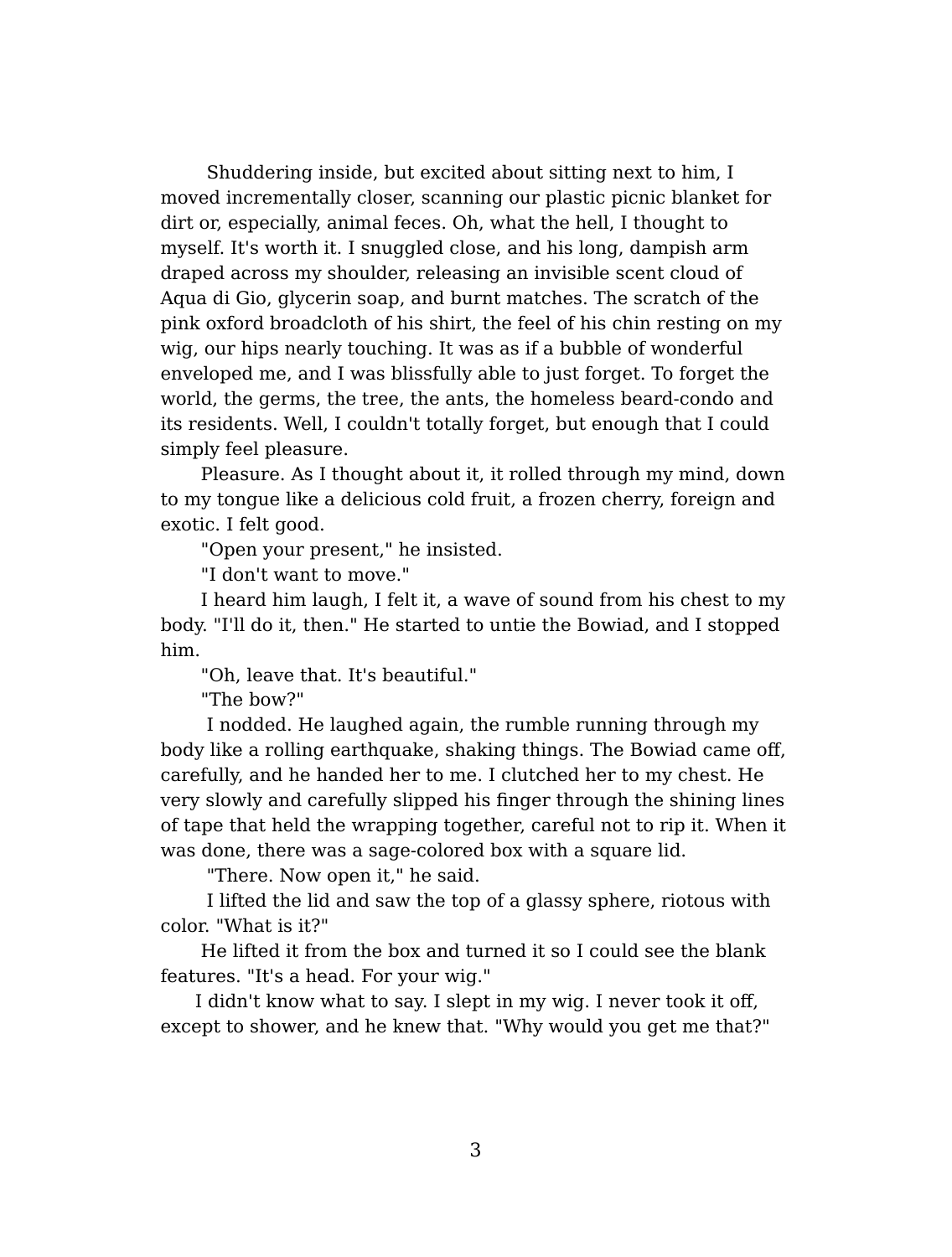He smiled gently, put the head back in the box. "This is Annabelle," he said. "She's your relief pitcher."

"Hmm?"

"You know baseball?"

"I've heard of it." I unconsciously stroked the top of the glassy, colored head. Smooth.

"Okay, so in baseball, when the pitcher gets tired, he gets a reliever. So, Annabelle is your reliever."

"What does she relieve?" I took the head from him and brought it closer, just slightly, so I could see the face...a nose, mouth shape, indentations for eyes, but no eyes painted there, just more of the amorphous paisley shapes of turquoise, amber, deep blue, copper, forest green. I noticed patterns in the colors: a spiral swirl, a Celtic knot, a star, a crescent. "What are all these things?"

"Ah. Sacred symbols, from bunches of religions. I know you're not religious," he said immediately before I could protest. "This isn't about religion. These are all...like, lucky charms."

"Magically delicious."

"Exactly."

I lifted Annabelle from the box. Now that I really looked at her, I saw the range of colors, and they were all my colors. And smooth, so smooth.

"Do you like it?" He grinned expectantly at me. I turned to look into his eyes, those sapphire eyes I could never really look into for any length of time.

"I do."

He sighed, contented. I felt something. I just stroked Annabelle's head until it went away.

"Anna!" Petra pounds on the bathroom door as I sit on the toilet, staring at my wig perched on Annabelle.

"What?"

"You've got to come out of there." She shifts her weight; my floorboards groan. "It's not that bad. Can we talk about it? Anna?" I open the door.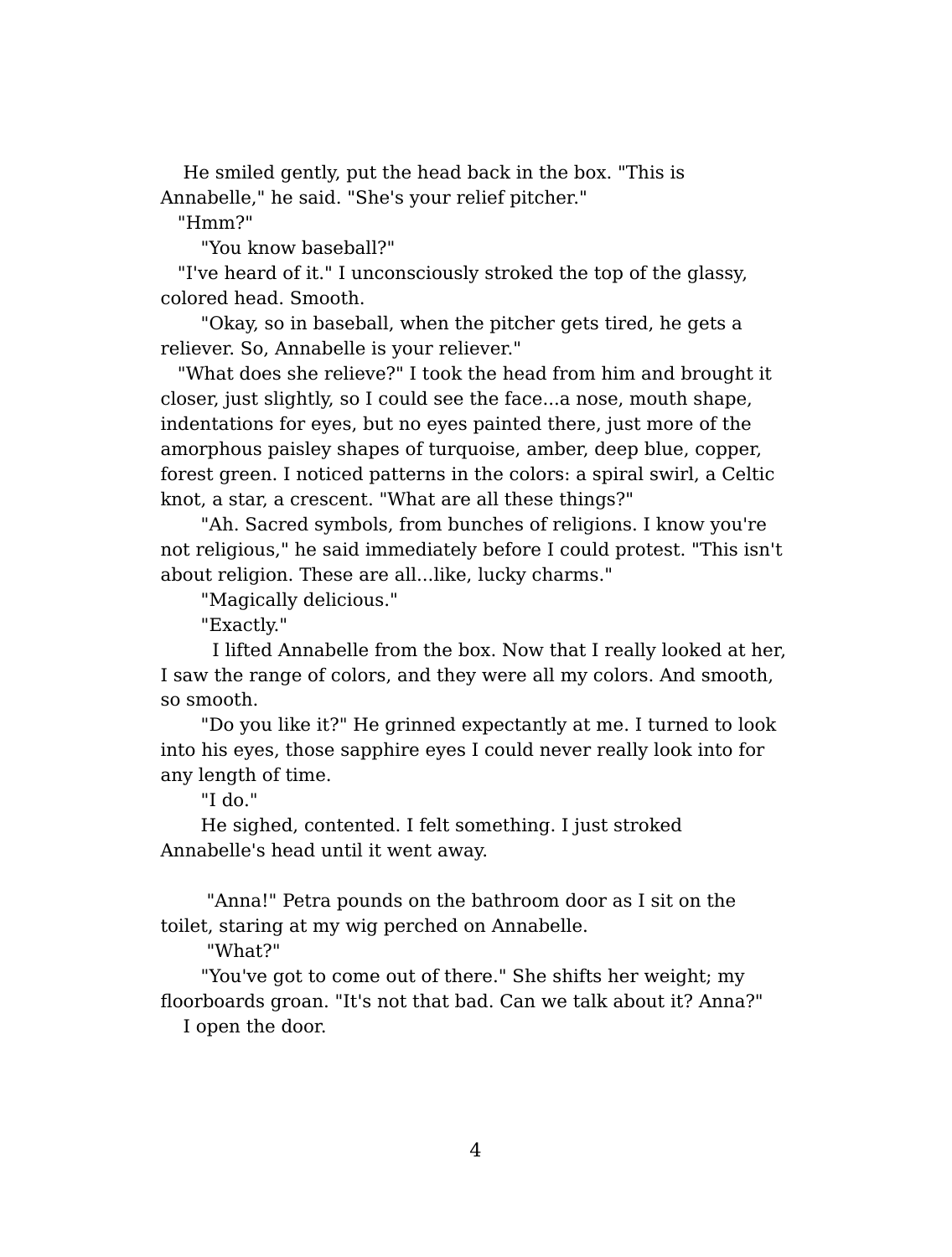Petra hovers like a fat fish, gasping for air. "Your hair." A statement, fact, said with astonished admiration. "Your hair."

Mmmm. The fuzzy baby duck near-baldness of my ravaged scalp catches the breeze from the hall fan. "You've seen it before."

"No," Petra says, shaking her head, still staring as if she expects to see a special message from Yahweh spelled out in dying follicles. "Can I touch it?"

"No." I brush past her, into the hall and to the kitchen, my scalp still breathing delicious freedom. "I need to eat something."

"Oh." Petra's latent Jewish mother tendencies roll right over her need to feel my hair. "Sure, honey, if you need to eat. Got anything chocolate?"

She follows me into the kitchen, which is, as usual, immaculate. As if she's my personal Martha Stewart, she opens the fridge and starts rooting around for yummies. "Got any of the Nutella? I love that stuff." All I see is her massive haunches sticking out of my refrigerator, as if an unlucky beast had collided head-on with a shiny white semi. Removing herself and closing the door, she says, "What are you having?"

"I think I'll have this." I pull a large tin of Belgian-chocolatecovered cookies from my alphabetized pantry (the cookies are between Baking Chocolate and Bisquick) and pry off the green-gold lid to reveal a pristine landscape of un-nibbled butter cookies drizzled with milk chocolate. Petra hums in delight, picks out a striped delicacy, and extending one red-nailed pinkie, she takes a chomp, then spits it out.

"How old are these?" She discreetly takes the piece of cookie to my trash can and shoves it in.

Looking at the bottom of the can, it appears that they are a bit past the best-buy date. "They were made in 1988."

"Well, sweeties, that's not edible." She grabs the tin and purposefully sets in on the counter. "You could get some kind of disease from that!"

"Like what?"

"I don't know!" she burbles. "Like worms, or something."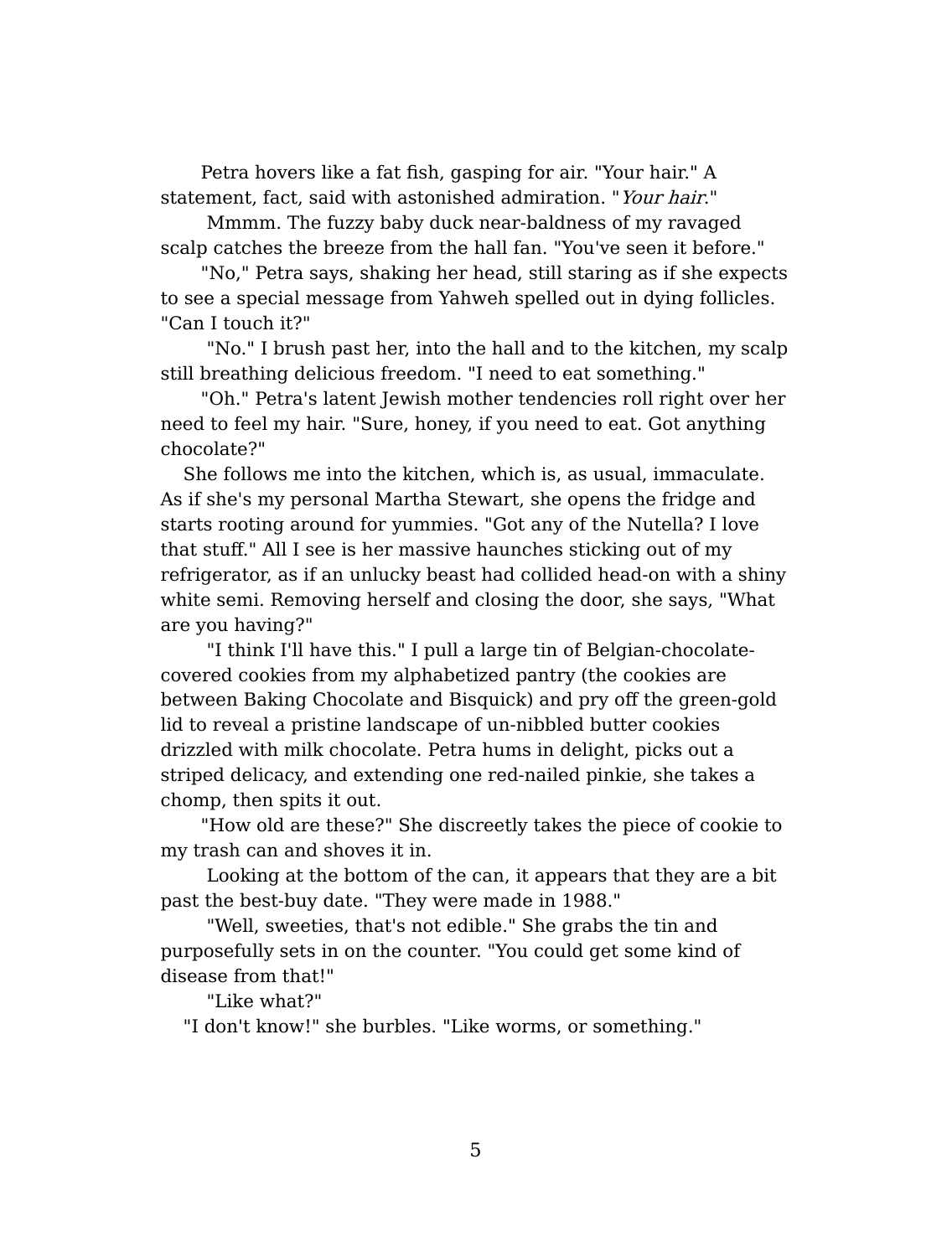"You can't get worms from cookies." I grab the tin and pitch it neatly into the trash receptacle, and Petra gasps as if I've committed a heinous sin even though she refused to eat the ancient goodies.

"Well, what else have you got? Want a drink?" She opens the cupboard over my stove as if she's hunting. "You must have some cognac."

I stalk over to the pantry and part the gray curtains in front of my alphabetized foods. "I don't drink."

"Why not, for god's sake?"

"I don't know." A box of water crackers. I think if they're sealed they're still okay. I hand them to her.

"Sweeties, listen." She pulls my arm until the rest of me follows, and she plants me in one of my chairs. She sits in the other, and it groans in protest. "This just can't derail all your progress."

"What progress?" I take the box of crackers from her, rip the end off the package savagely, and extricate the plastic-covered wafers from their coffin. Ripping it with my teeth, I ease a handful of crispies from the sleeve.

"Don't use your teeth!" Petra screeches.

"Why not?"

"You could break them!" She grabs two crackers and starts to munch noisily, dropping crumbs like snow onto my clean floor.

"What progress?" I ask again.

Her large brown eyes (one with a severely drooping eyelid) focus on me sadly. "You were just getting over him."

"No." I shake my head. My bald head.

"Yes, you were." Petra touches my hand and I instinctively jerk it away. "After he left...I was kind of worried, to be honest." She leans forward, the parasail shirt flapping open to reveal the upper slope of her Alpine breasts. I'd hate to have to carry around anything that big, especially without some kind of mechanical support, a winch and pulley system or something. She's still talking. "Now, maybe you should just forget all about this. Forget about the wedding. I don't even know why on earth he sent you an invitation."

"Because we were friends." I'm still staring at the crinkles and